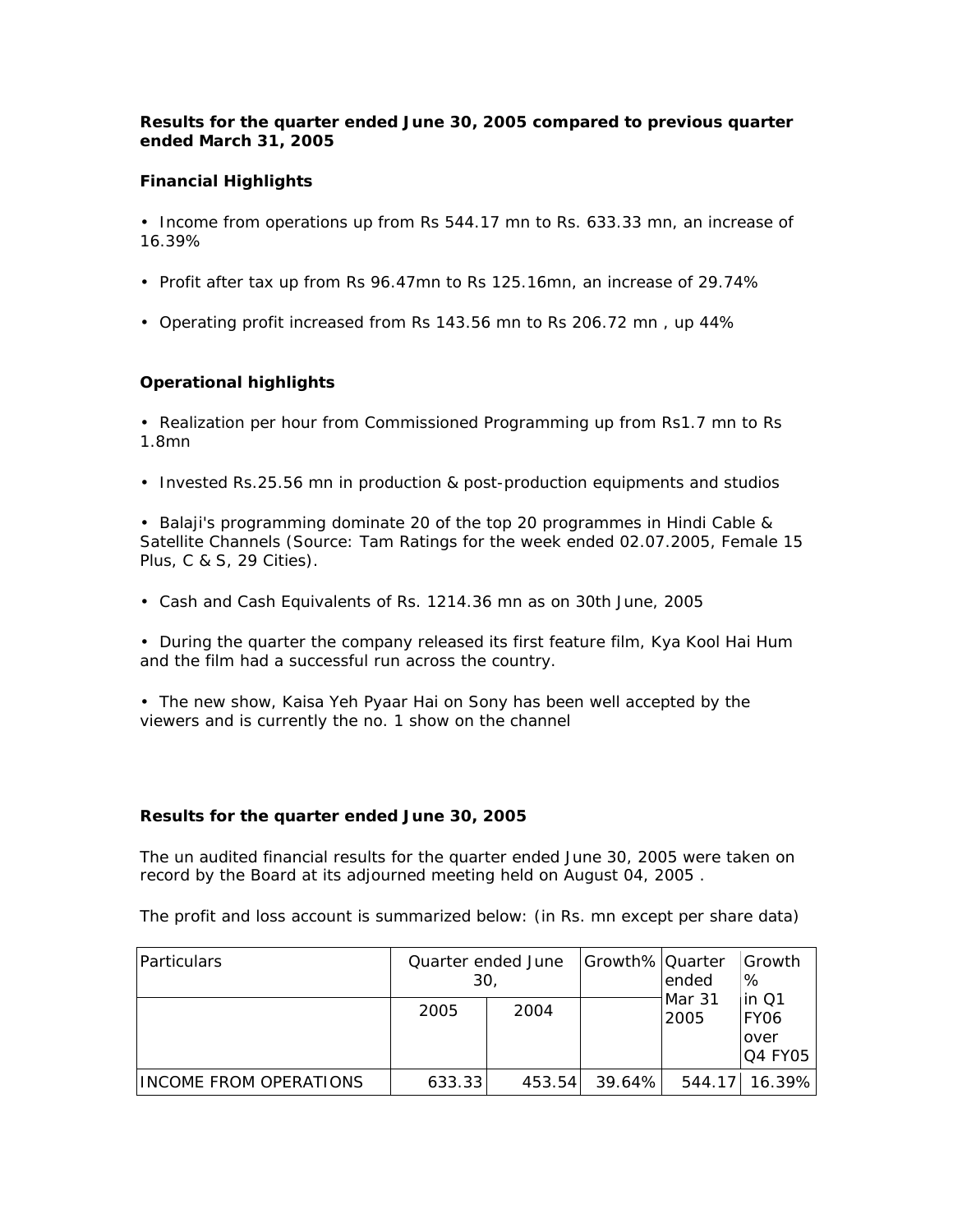| <b>TOTAL EXPENDITURE</b>                                     | 426.61 | 267.53 | 59.46%    | 400.61 | 6.49%  |
|--------------------------------------------------------------|--------|--------|-----------|--------|--------|
| OPERATING PROFIT                                             | 206.72 | 186.01 | 11.14%    | 143.56 | 44.00% |
| Interest                                                     | 0.02   | 0.00   | 63.27%    | 1.35   | 9.53%  |
| Depreciation                                                 | 34.01  | 20.83  |           | 31.05  |        |
| OPERATING PROFIT AFTER<br><b>INTEREST &amp; DEPRECIATION</b> | 172.69 | 165.18 | 4.55%     | 111.16 | 55.35% |
|                                                              | 11.84  | 6.24   | 89.74%    | 24.27  | 51.22% |
| Other Income                                                 |        |        |           |        |        |
| PROFIT BEFORE TAX                                            | 184.53 | 171.42 | 7.65%     | 135.43 | 36.25% |
| Provision for Taxation                                       | 59.37  | 61.22  |           | 38.96  |        |
| NET PROFIT AFTER TAX                                         | 125.16 | 110.20 | 13.58%    | 96.47  | 29.74% |
| <b>EARNINGS PER SHARE</b>                                    | 1.92   | 2.14   | $-10.28%$ | 1.47   | 30.61% |
| (Face Value is Rs. 2)                                        |        |        |           |        |        |
| <b>DIVIDEND PER SHARE</b>                                    |        |        |           |        |        |
| (Face Value is Rs. 2)                                        |        |        |           |        |        |
| Dividend declared as a % of<br>par value                     |        |        |           |        |        |
| <b>KEY RATIOS</b>                                            | 32.64% | 41.01% | $- -$     | 26.38% |        |
| Operating Profit Margin (%)                                  | 19.76% | 24.30% |           | 17.73% |        |
| Net Profit Margin (%)                                        |        |        |           |        |        |

## *Management discussion and analysis on Unaudited Financial Results of the Company for the Quarter ended 30.06.2005*

## **Revenues**

The Company recorded income from operations of Rs. 633.33 mn during the quarter, up 16.39% q-o-q. Revenue contribution from commissioned programming was Rs.472.62 mn, up 2.94% q-o-q, while that of sponsored programming (incl exports) was Rs. 87.28 mn, up 2.66%. The film contributed Rs 73.43 mn towards the total revenues.

The revenue-wise distribution between commissioned and sponsored programming during the quarter ended June 30, 2005 , June 30, 2004 and March 31, 2005 , is as follows: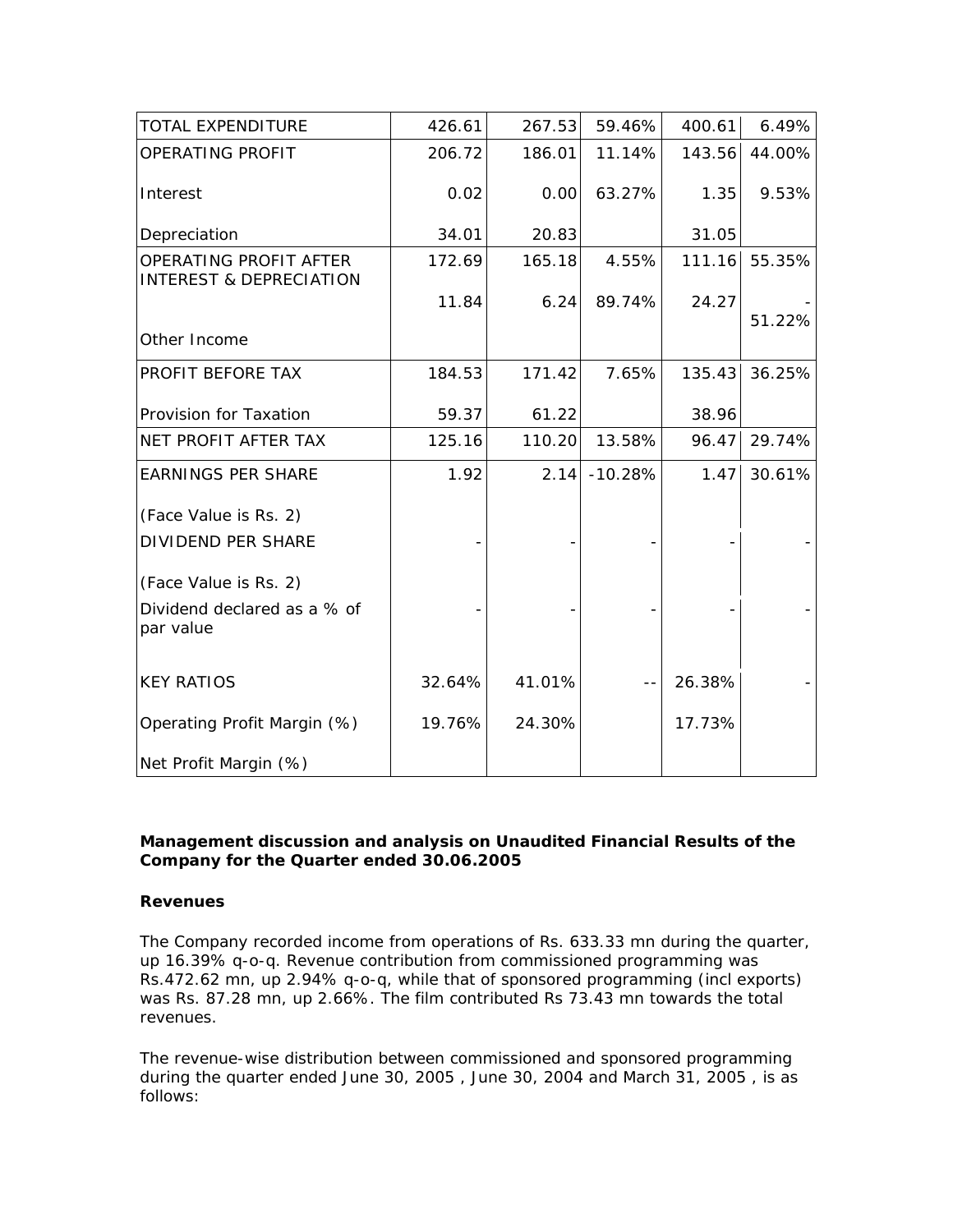| Programming  | Rs. mn |        |           | Percentage |        |        |
|--------------|--------|--------|-----------|------------|--------|--------|
|              | Q1FY06 | Q1FY05 | $Q4$ FY05 | Q1FY06     | Q1FY05 | Q4FY05 |
|              |        |        |           |            |        |        |
| Commissioned | 472.62 | 380.58 | 459.15    | 85         | 84     | 84     |
| Sponsored    | 85.31  | 72.96  | 85.02     | 15         | 16     | 16     |
|              | 557.93 | 453.54 | 544.17    | 100        | 100    | 100    |

## **Channel Wise Revenue**

The Channel wise Revenue distribution during the quarter ended June 30, 2005 , June 30, 2004 and March 31, 2005 , is as follows:

| Channels                          | Rs. Mn |        |        | Percentage |        |        |
|-----------------------------------|--------|--------|--------|------------|--------|--------|
|                                   | Q1FY06 | Q1FY05 | Q4FY05 | Q1FY06     | Q1FY05 | Q3FY05 |
| Star, Sony, Zoom,<br>MTV, Hungama | 472.62 | 380.58 | 459.15 | 85         | 84     | 84     |
| Sun                               | 9.02   |        | 7.62   |            |        |        |
| Gemini                            | 24.73  | 42.61  | 32.82  | 4          | 9      | 6      |
| Udaya                             | 30.97  | 20.46  | 24.80  | 6          | 5      | 5      |
| <b>DD Network</b>                 | 8.45   | 6.90   | 7.48   | 2          | 2      |        |
| Surya                             | 12.14  | 0.56   | 9.59   | 2          |        | 2      |
|                                   |        |        |        |            |        |        |
|                                   | 557.93 | 451.11 | 541.46 |            |        |        |

# **Programming Mix**

Commissioned & Sponsored Programs

The hour wise programming distribution during the quarter ended June 30, 2005 , June 30, 2004 and March 31, 2005 , is as follows:

| Programming  | No. Of Hours |        |        | Percentage |        |        |
|--------------|--------------|--------|--------|------------|--------|--------|
|              | Q1FY06       | Q1FY05 | Q4FY05 | Q1FY06     | Q1FY05 | Q4FY05 |
|              |              |        |        |            |        |        |
| Commissioned | 257.50       | 221.00 | 263.50 | 49         | 60     | 53     |
| Sponsored    | 271.50       | 149.50 | 233.50 | 51         | 40     | 47     |
| Total        | 529.00       | 370.50 | 497.00 | 100        | 100    | 100    |

# **Other Income**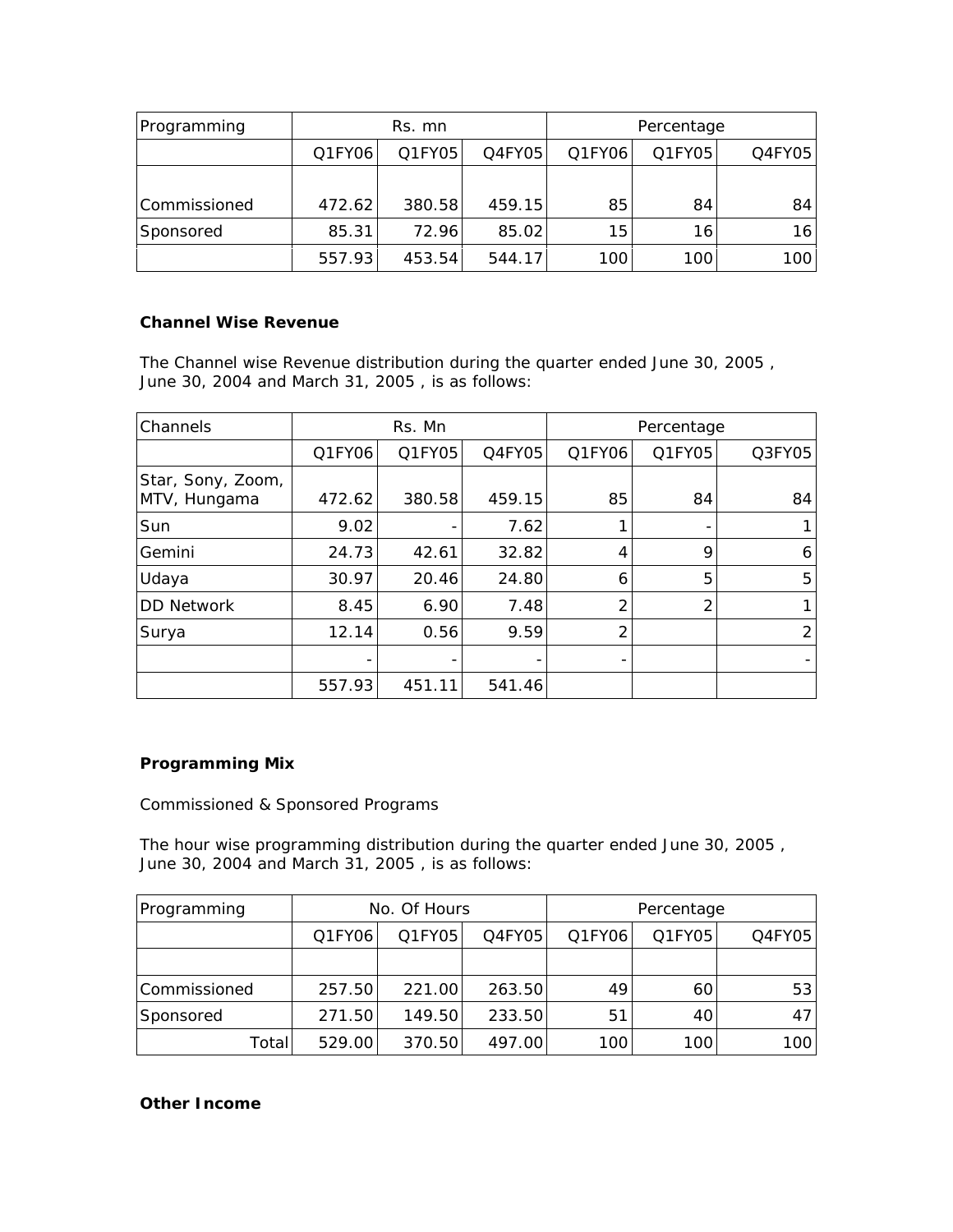The Other Income during the quarter was Rs. 11.84 mn against Rs. 24.27 mn in the previous quarter.

### **Gross Block**

The Company's gross block increased from Rs. 559.28 mn to Rs. 586.20 mn as on June 30 2005 .

During the period, the Company invested Rs. 25.56 mn in production / postproduction equipments and construction of the state-of-the art studios in order to meet the increased programming requirements and further improve the quality of programming

#### **Investments**

As on 30.06.2005, the Company's investments were at Rs. 1187.47 mn. The Company invested surplus funds in liquid/floating rate funds with the principal aim of safety. *The market value of investments as on 30.06.2005 was Rs. 1207.38 mn.* 

### **Debtors**

The Company's debtors (in days of income) have decreased from 99 days to 93 days as on 30.06.2005.

#### **Inventories**

The Company's inventories (in days of turnover) decreased from 44 days to 27 days as on 30.06.2005. The Company's inventories comprise of completed episodes waiting to be aired, incomplete episodes and feature films.

### **Loans and advances**

Loans and advances decreased from Rs 174.53 mn to Rs 170.28 mn as on 30.06.2005. The Company's principal loans and advances comprised lease deposits for offices / studios.

#### **Change in Programming during the quarter**

• The Company launched following serial/s during the quarter ended 30th June, 2005

| Serial | `hannel | Frequency<br>- |
|--------|---------|----------------|
|--------|---------|----------------|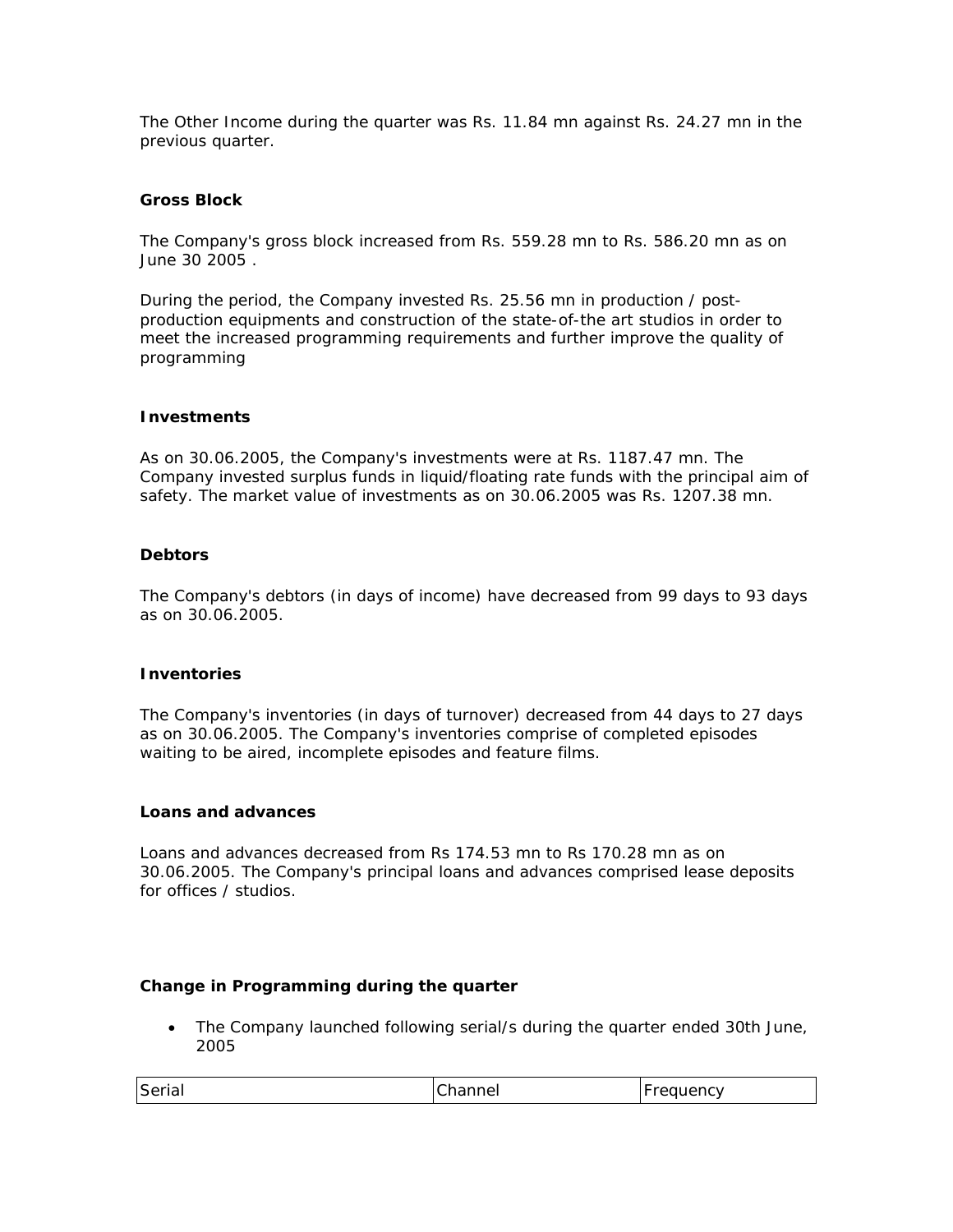| Pavitrabandam | Surva | days |
|---------------|-------|------|
|---------------|-------|------|

The following serial/s of the Company went off air during the quarter ended 30th June, 2005 .

| Serial                 | <b>IChannel</b> | Frequency |
|------------------------|-----------------|-----------|
| Karthik a              | Hungama         | 13 days   |
| Kitni Mast Hai Zindagi | <b>MTV</b>      | 4 days    |

# **Serials on air**

• As on 30.06.2005 the following 20 serials of the Company were on air on various channels.

| Serial                                 | Channel    | Frequency | <b>TRPs</b> | Top TRPs on<br>the same<br>channel |
|----------------------------------------|------------|-----------|-------------|------------------------------------|
| <b>Sponsored Serials (42 Shows)</b>    |            |           |             |                                    |
| Karthikadeepam                         | Gemini TV  | 5 Days    | 12.52       | 19.66                              |
| Kkalavari Kodalu                       |            | 5 Days    | 8.91        |                                    |
| Kanyadaana                             | Udaya TV   | 5 Days    | 7.16        | 14.16                              |
| Kumkuma Bhagya                         |            | 5 Days    | 7.54        |                                    |
| Kadambarii                             |            | 5 Days    | 4.54        |                                    |
| Kayaamat                               | Doordarshn | 2 Days    | 22.81       | 22.81                              |
| Kanavaru Kkaha                         | Sun TV     | 5 Days    | 13.93       | 35.56                              |
| Kavyanjali                             | Surya TV   | 5 Days    | 22.41       | 22.41                              |
| Pavitabandham                          |            | 5 Days    | 18.49       |                                    |
| <b>Commissioned Serials (38 Shows)</b> |            |           |             |                                    |
| Kyunki Saas Bhi Kabhi Bahu<br>Thi      | Star Plus  | 4 Days    | 13.11       | 13.11                              |
| Kahaani Ghar Ghar Kii                  |            | 4 Days    | 10.84       |                                    |
|                                        |            | 4 Days    | 3.29        |                                    |
| <b>Kstreet Pali Hill</b>               |            |           |             |                                    |
| Kasautii Zindagi Kay                   |            | 4 Days    | 11.08       |                                    |
| Kaahin To Hoga                         |            | 4 Days    | 8.60        |                                    |
|                                        |            |           |             |                                    |